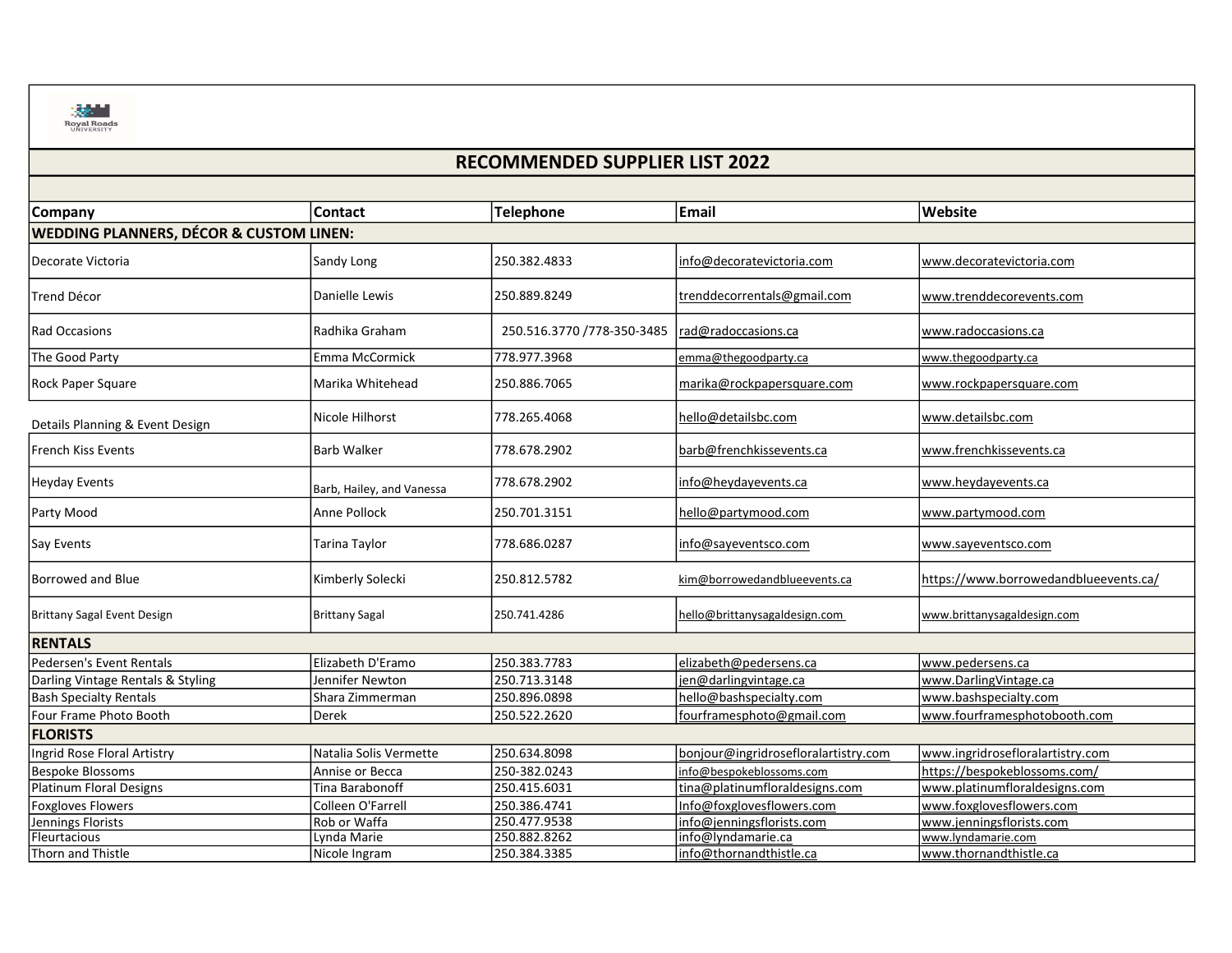## RECOMMENDED SUPPLIER LIST 2022

| <b>Company</b>                                 | <b>Contact</b>               | <b>Telephone</b> | <b>Email</b>                    | Website                                     |  |  |  |  |
|------------------------------------------------|------------------------------|------------------|---------------------------------|---------------------------------------------|--|--|--|--|
| Powell Floral                                  | Ali Louwe                    | 250.208.1190     | ali@powellfloral.com            | www.powellfloral.com                        |  |  |  |  |
| Kenmar Flower Farm                             | Marian E. Fortner            | 250.727.6443     | Kenmarflowerfarm@gmail.com      | www.kenmarflowerfarm.com                    |  |  |  |  |
| Botanica and Bloom                             | Meagan Murtonen              | 778.679.3566     | meagan@botanicaandbloom.com     | www.botanicaandbloom.com                    |  |  |  |  |
| <b>WEDDING CAKES</b>                           |                              |                  |                                 |                                             |  |  |  |  |
| <b>Passion For Cakes</b>                       | Corina Ludwig                | 250.588.2622     | corina@passionforcakes.com      | www.passionforcakes.com                     |  |  |  |  |
| Lighthouse Cake Company                        | Vikki Smith & Richard Martin | 250.478.4499     | Icc@lighthousecakecompany.ca    | www.lighthousecakecompany.ca                |  |  |  |  |
| Ooh La La Cupcakes                             | <b>Sherryl Andrews</b>       | 250.385.0707     | info@oohlalacupcakes.ca         | www.oohlalacupcakes.ca                      |  |  |  |  |
| Kingston Cake Craft                            | Jennifer                     | 250.588.9824     | kingstoncakecraft@gmail.com     | www.facebook.com/Kingstoncakecraft          |  |  |  |  |
| Cake by Taryn                                  | Taryn Haywood                | 250.927.1073     | cakebytaryn@gmail.com           | www.cakebytaryn.com                         |  |  |  |  |
| <b>ENTERTAINMENT: DJ - RECORDED MUSIC:</b>     |                              |                  |                                 |                                             |  |  |  |  |
| <b>Hi-way Productions</b>                      | Ron Larson                   | 250.888.5440     | ron@dipro.ca                    | www.djpro.ca                                |  |  |  |  |
| Soundworks Entertainment                       | Spencer Looysen              | 250.812.8600     | soundworksentertainment@shaw.ca | www.soundworksentertainment.com             |  |  |  |  |
| John MacArthur Music                           | John                         | 250.882.6206     | john@johnmacarthurmusic.com     |                                             |  |  |  |  |
| Do It All Entertainment                        | Drew Arrington               | 250.818.8082     | musicman@doitall.ca             | www.doitall.ca                              |  |  |  |  |
| DJ Chris Poynter                               | Chris Poynter                |                  | info@chrispoynter.ca            | www.chrispoynter.ca                         |  |  |  |  |
| <b>ENTERTAINMENT: LIVE</b>                     |                              |                  |                                 |                                             |  |  |  |  |
| Harbour Strings (Solo Violin)                  | Jody Onuma                   | 250.480.0590     | harbourstrings@gmail.com        |                                             |  |  |  |  |
| <b>Celtic Reflections</b>                      | Patrick De Gabrielle         | 778.700.4557     | celticgigs@gmail.com            | https://www.facebook.com/celtic.reflections |  |  |  |  |
| Harp, Classic Guitar, Fiddle, Mandolin         |                              |                  |                                 |                                             |  |  |  |  |
| Classical Guitar                               | <b>Brad Prevedoros</b>       | 250.539.5319     | info@manzanitaproductions.com   | www.manzanitaproductions.com                |  |  |  |  |
| Celtic & Concert harp                          | <b>Gwyneth Evans</b>         | 778.265.2537     | gwynethevans@shaw.ca            | www.gwynethevans.com                        |  |  |  |  |
| Noah Edwards (solo or full band ensemble)      | Noah Edwards                 | 778.677.3324     | Noahedwardsmusic@gmail.com      | www.noahedwardsmusic.com/                   |  |  |  |  |
| Five Shadez of Blue - Jazz Group (6 musicians) | Winston Lewis                | 250.686.7774     | winstonlewis@mail.com           |                                             |  |  |  |  |
| Chris Millington Band                          | Chris Millington             | 250.216.3671     | chrismillington@telus.net       | www.seamill.com                             |  |  |  |  |
| <b>PHOTOGRAPHERS:</b>                          |                              |                  |                                 |                                             |  |  |  |  |
| Andrea Cross Photography                       | Andrea Cross                 | 250.732.3767     | andrea@andreacross.ca           | www.andreacross.ca                          |  |  |  |  |
| Jesse Hlady Photography                        | Jesse Hlady                  | 250.889.4899     | info@jessehladystudios.com      | www.jessehladystudios.com                   |  |  |  |  |
| Kim Kalyn Photography                          | Kim Kalyn                    | 250.661.4418     | info@kimkalynphotography.com    | www.kimkalynphotography.com                 |  |  |  |  |
| E/A Photography                                | Emmy & Aaron                 | 250.888.7927     | info@eaphoto.ca                 | www.eaphoto.ca                              |  |  |  |  |
| Greg Samborski                                 | Greg Samborski               | 250.888.8789     | greg@gregsamborski.com          | www.gregsamborski.com                       |  |  |  |  |
| Lilly Ann Photography                          | Nina Sinclair                | 604.701.9631     | inquiry@lillyannphotography.com | www.lillyannphotography.com                 |  |  |  |  |
| Landon Sveinson Photography                    | Landon Sveinson              | 250.734.3789     | info@landonsveinson.com         | www.landonsveinson.com                      |  |  |  |  |
| Rivkah Photography                             | Rebecca                      | 250.589.3686     | rebecca@rivkahphotography.ca    | www.rivkahphotography.ca                    |  |  |  |  |
| <b>TENTING:</b>                                |                              |                  |                                 |                                             |  |  |  |  |
| <b>Black and White Tents</b>                   | Dave & Jayne Willie          | 778.433.1282     | info@bwparty.com                | www.bwparty.com                             |  |  |  |  |
| <b>Global Tents</b>                            | Christina Williams           | 250.385.3541     | info@globaltents.ca             | www.globaltents.ca                          |  |  |  |  |
| <b>TRANSPORTATION LIMOUSINES:</b>              |                              |                  |                                 |                                             |  |  |  |  |
| Wilson's Transportation Ltd.                   | Joe Jansen / GM              | 250.475.3235     | sales@gowilsonsgroup.com        | www.wilsonstransportation.com               |  |  |  |  |
|                                                |                              |                  |                                 |                                             |  |  |  |  |